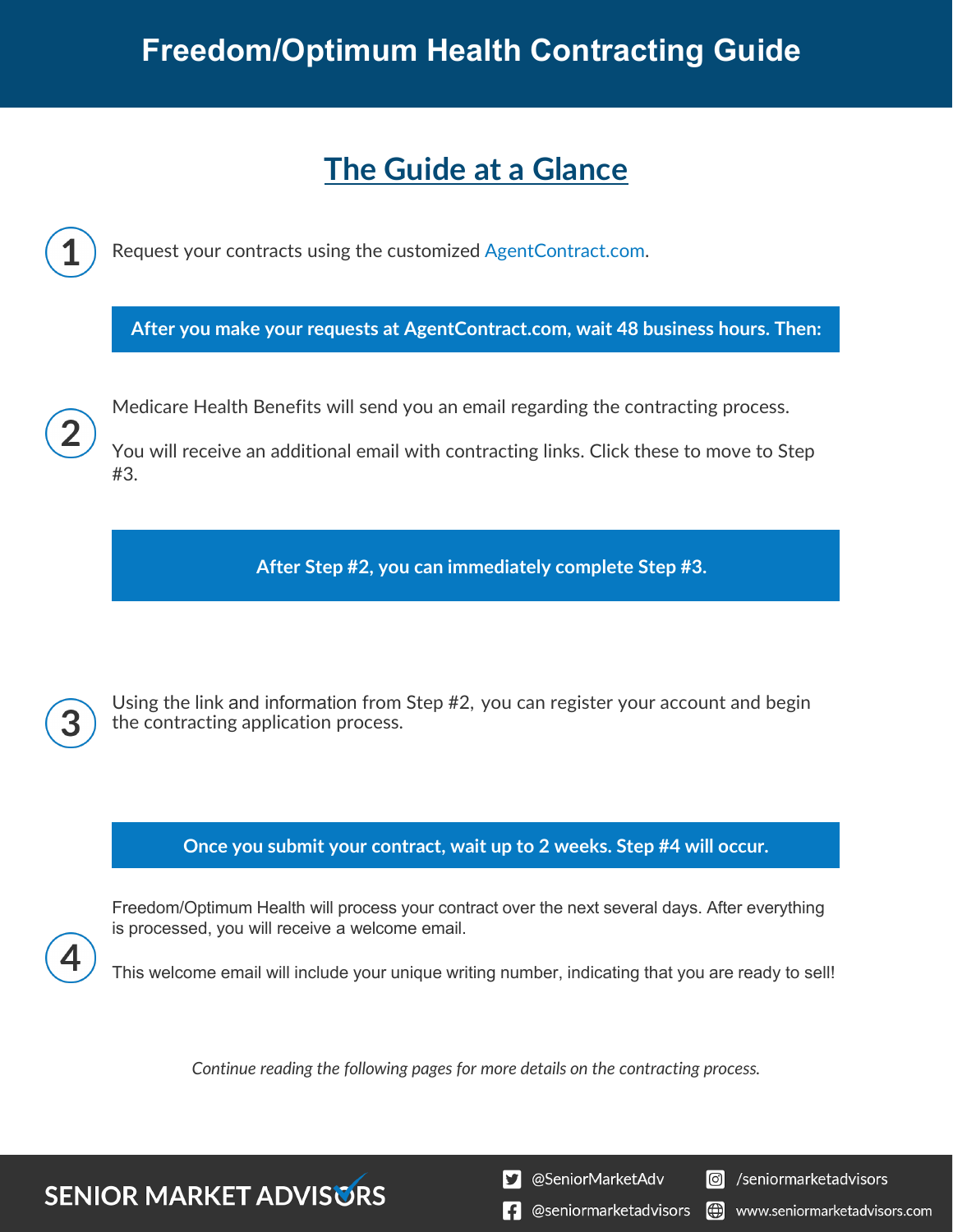# **Freedom/Optimum Health Contracting Guide**

**After you request to contract through AC.com, you will receive an email from the Senior Market Advisors Contracting Team with further information on contracting.**

### **Email Example**

From: "AgentContract.com Contracting" [contracting@seniormarketadvisors.com](mailto:contracting@seniormarketadvisors.com) Hello Agent!

We are reaching out to you in regards to your request to contract with Freedom/Optimum Health.

You will receive a unique e-contracting link from contracting@seniormarketadvisors.com within 24-48 hours. Once the link is completed, you will receive a welcome email within 5-7 business days.

If you have any questions or concerns, please email contracting@seniormarketadvisors.com.

Thank you for contracting with Senior Market Advisors.

-Senior Market Advisors Contracting Team

You will also begin receiving contracting links specific to you for the carriers that you requested within 24-48 hrs. These links will be coming from a wide variety of email addresses, so please keep an eye out on your email.

### **Email Example From: contracting@medicarehealthbenefits.com**

Hi Agent!

We have received your request to contract with Freedom/Optimum Health. In order to begin the onboarding process, please use the link and information below. Attached you will find the onboarding guide which will include information for certifications.

Freedom/Optimum Health Agency ID: 506 Registration Code: AP00019

Thanks!

**Note: The contracting link is unique to you and will be different than the link in the above example.**

## **SENIOR MARKET ADVISURS**

S @SeniorMarketAdv

C /seniormarketadvisors

(.) www.seniormarketadvisors.com

 $\left| \cdot \right|$  @seniormarketadvisors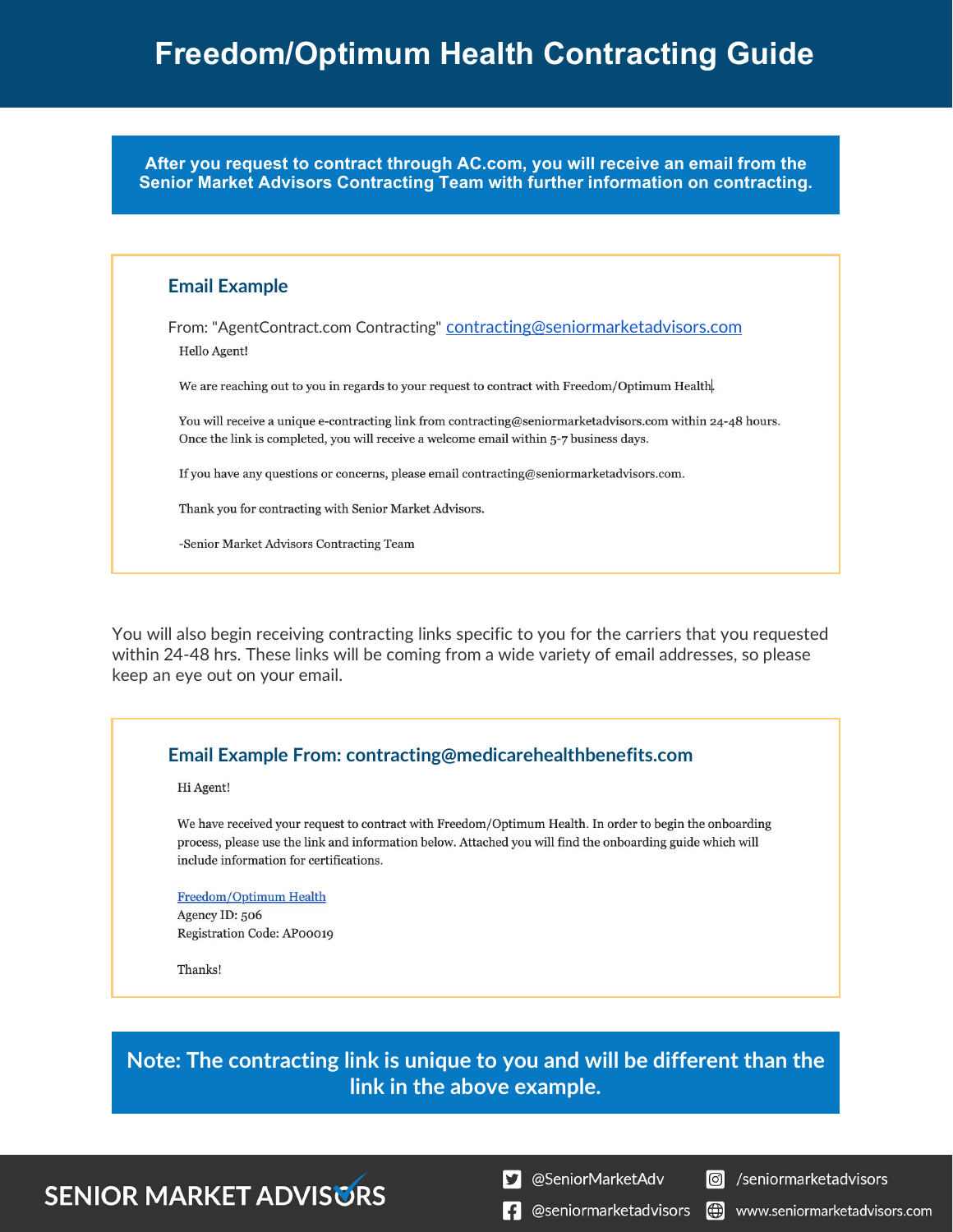# **Freedom/Optimum Health Contracting Guide**

- 1. Click on the contracting link. Enter the Agency ID and Registration Code that was provided in your email. Choose "Click to Select Company".
- 2. Select both Optimum and Freedom.
- 3. Check the "I'm not a Robot" box and then Continue.

| <b>Agent Registration</b>                |                                                      |                                    |
|------------------------------------------|------------------------------------------------------|------------------------------------|
| Agency<br>Address<br>Personal<br>License |                                                      |                                    |
| <b>Agency Information</b>                |                                                      |                                    |
| Agency ID*<br>AgencyID                   | Registration Code*                                   | REGISTRATION CODE                  |
| Click to Select Company*                 |                                                      |                                    |
|                                          |                                                      |                                    |
|                                          | <b>Back to Login</b><br>Continue <sup>&gt;&gt;</sup> |                                    |
|                                          | I'm not a robot                                      | 45<br>reCAPTCHA<br>Privacy - Terms |

1. Enter your personal information and select Continue

| Agency<br>Personal          | <b>Address</b><br>License  |                           |                   |  |  |  |  |
|-----------------------------|----------------------------|---------------------------|-------------------|--|--|--|--|
| <b>Personal Information</b> |                            |                           |                   |  |  |  |  |
| Title*                      | Select One<br>$\checkmark$ | First Name*               | <b>First Name</b> |  |  |  |  |
| Last Name*                  | Last Name                  | Middle Name               | Middle Name       |  |  |  |  |
| Email Address*              | Email                      | Confirm Email<br>Address* | Confirm Email     |  |  |  |  |
| Social Security<br>Number*  | XXX-XX-XXXX                | Date of Birth*            | MM/DD/YYYY        |  |  |  |  |
|                             |                            |                           |                   |  |  |  |  |

## **SENIOR MARKET ADVISURS**

S @SeniorMarketAdv

Seniormarketadvisors

www.seniormarketadvisors.com

**1** @seniormarketadvisors